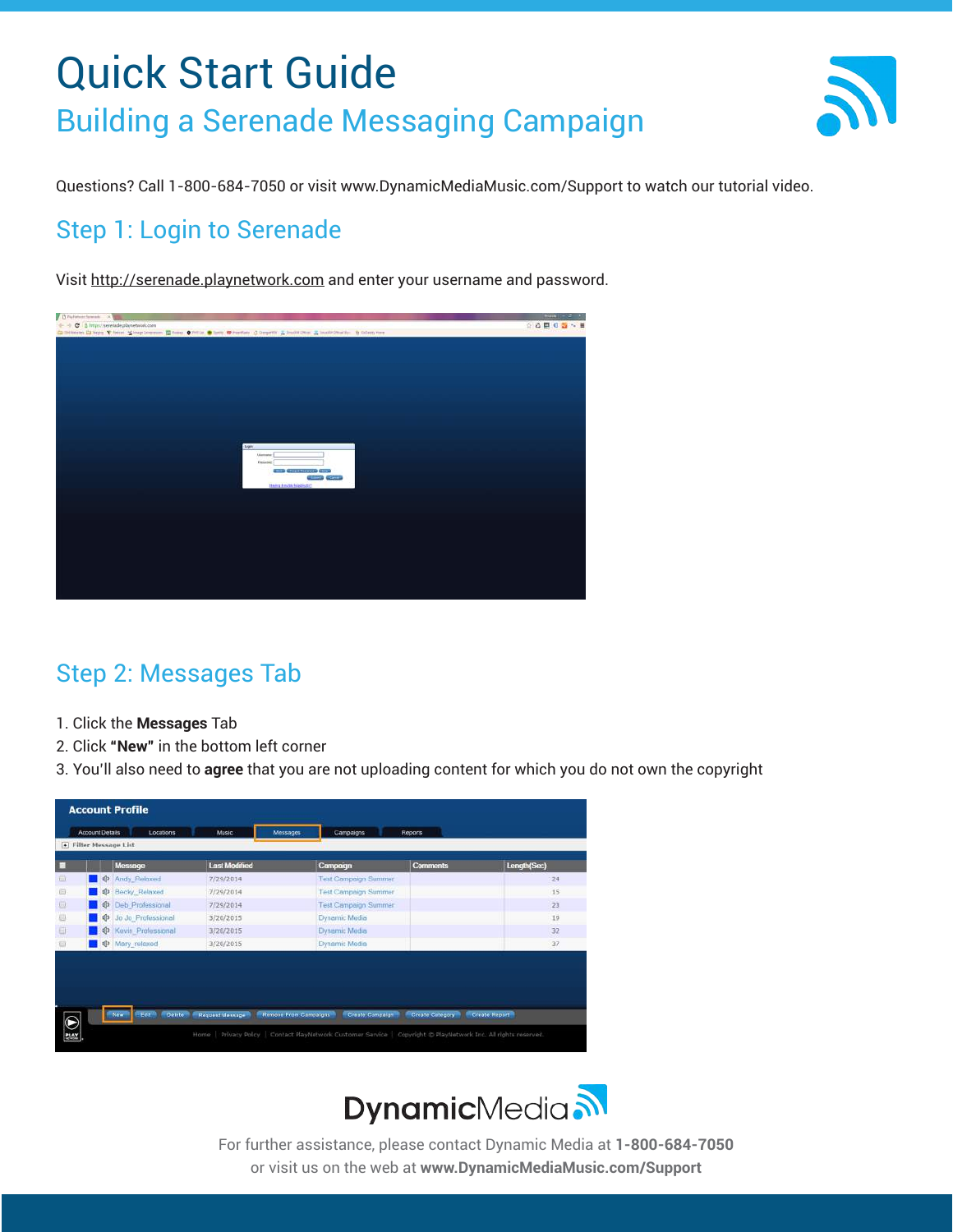

Questions? Call 1-800-684-7050 or visit www.DynamicMediaMusic.com/Support to watch our tutorial video.

### Step 3: Upload Your MP3 Message Productions

- 1. Select the MP3 file you'd like to use for your campaign
- 2. Drag and drop them in the upload messages box



### Step 4: Save & Approve

Listen to each message that you uploaded, and then click **"Save & Approve"** to make them eligible for your campaign.



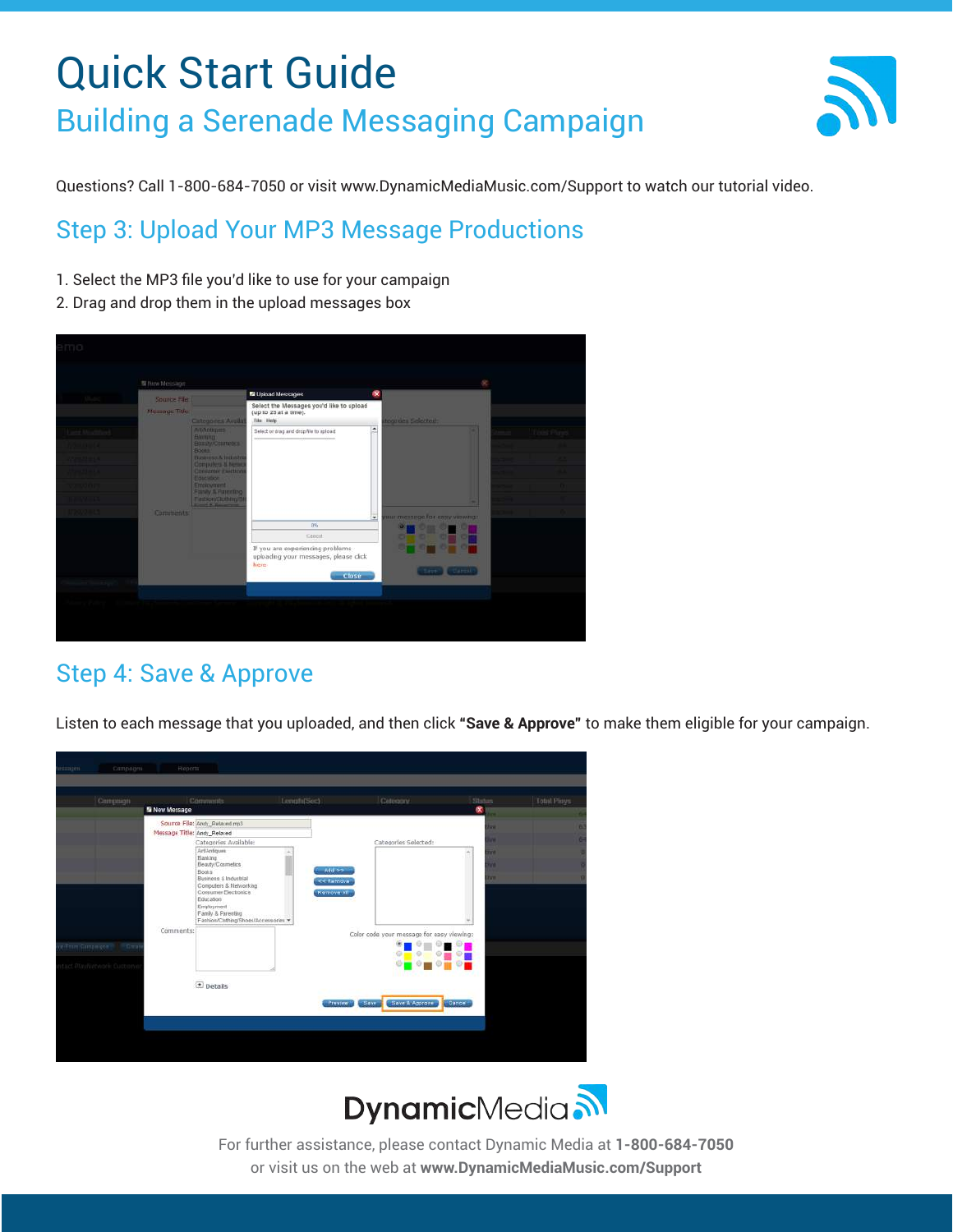

Questions? Call 1-800-684-7050 or visit www.DynamicMediaMusic.com/Support to watch our tutorial video.

#### Step 5: Create a New Campaign

- 1. Click the **"Campaigns"** tab
- 2. Click **"New"** in the bottom left corner

|                                                             | <b>Account Profile</b><br><b>Account Details</b><br>Locations<br><b>Music</b><br>Messages<br>Reports<br>Campaigns |                                                                    |                        |                                                                                                                  |  |  |  |  |  |
|-------------------------------------------------------------|-------------------------------------------------------------------------------------------------------------------|--------------------------------------------------------------------|------------------------|------------------------------------------------------------------------------------------------------------------|--|--|--|--|--|
| <b>Filter Campaign List</b><br>$\left  \frac{1}{2} \right $ |                                                                                                                   |                                                                    |                        |                                                                                                                  |  |  |  |  |  |
|                                                             |                                                                                                                   | Campaign                                                           | <b>Last Updated</b>    | <b>Comments</b>                                                                                                  |  |  |  |  |  |
| o                                                           | ∎ ⊄                                                                                                               | Dynamic Media                                                      | 3/20/2015              |                                                                                                                  |  |  |  |  |  |
| 道                                                           | $\blacksquare$                                                                                                    | <b>Test Campaign Summer</b>                                        | 7/29/2014              | this campaign sells things                                                                                       |  |  |  |  |  |
|                                                             |                                                                                                                   |                                                                    |                        |                                                                                                                  |  |  |  |  |  |
|                                                             |                                                                                                                   |                                                                    |                        |                                                                                                                  |  |  |  |  |  |
|                                                             |                                                                                                                   |                                                                    |                        |                                                                                                                  |  |  |  |  |  |
|                                                             |                                                                                                                   | Enable/Disable<br>Defete-<br>View Messages<br>Eair?<br><b>Name</b> | Create Report<br>Copy- |                                                                                                                  |  |  |  |  |  |
|                                                             |                                                                                                                   |                                                                    |                        |                                                                                                                  |  |  |  |  |  |
| $\bigcirc$                                                  |                                                                                                                   |                                                                    |                        | Home   Privacy Policy   Contact PlayNetwork Customer Service   Copyright @ PlayNetwork Inc. All rights reserved. |  |  |  |  |  |

3. Name the campaign and choose the messages that you'd like to use for it

|                             | Lant Updated                                                                                  | Commmte. |                            | Zom                | focations                | Rossian.                                                   |
|-----------------------------|-----------------------------------------------------------------------------------------------|----------|----------------------------|--------------------|--------------------------|------------------------------------------------------------|
|                             | <b>A/22/2015</b><br><b>N</b> New Campaign Select Messages<br>7/39/2                           |          |                            | $2m+1$             |                          | <b>SIZECRES IN DISPLAYERS</b><br><b>C</b> MARTIN CONTRACTO |
|                             | Cargaign Name: Oysamic Media                                                                  |          |                            |                    |                          |                                                            |
|                             | Filter Message List                                                                           |          |                            |                    |                          |                                                            |
|                             | Available Messages:                                                                           |          |                            | Selected Messages: |                          |                                                            |
|                             | Andy_Relaxed<br>Becky_Relaxed<br>Del_Professional<br>Jo Jo_Professional<br>Revin_Professional |          |                            |                    |                          |                                                            |
|                             |                                                                                               |          | <b>Add At us-</b>          |                    |                          |                                                            |
| mate entertaine en          | May retired                                                                                   |          | Addision                   |                    |                          |                                                            |
| Hinan mins 1 dates + Havier |                                                                                               |          | et Banner<br><< Retrove AT |                    |                          |                                                            |
|                             |                                                                                               |          |                            |                    |                          |                                                            |
|                             |                                                                                               |          |                            |                    |                          |                                                            |
|                             |                                                                                               |          |                            |                    |                          |                                                            |
|                             |                                                                                               |          |                            |                    | <b>Highland</b> Channels |                                                            |
|                             |                                                                                               |          |                            |                    |                          |                                                            |
|                             |                                                                                               |          |                            |                    |                          |                                                            |
|                             |                                                                                               |          |                            |                    |                          |                                                            |